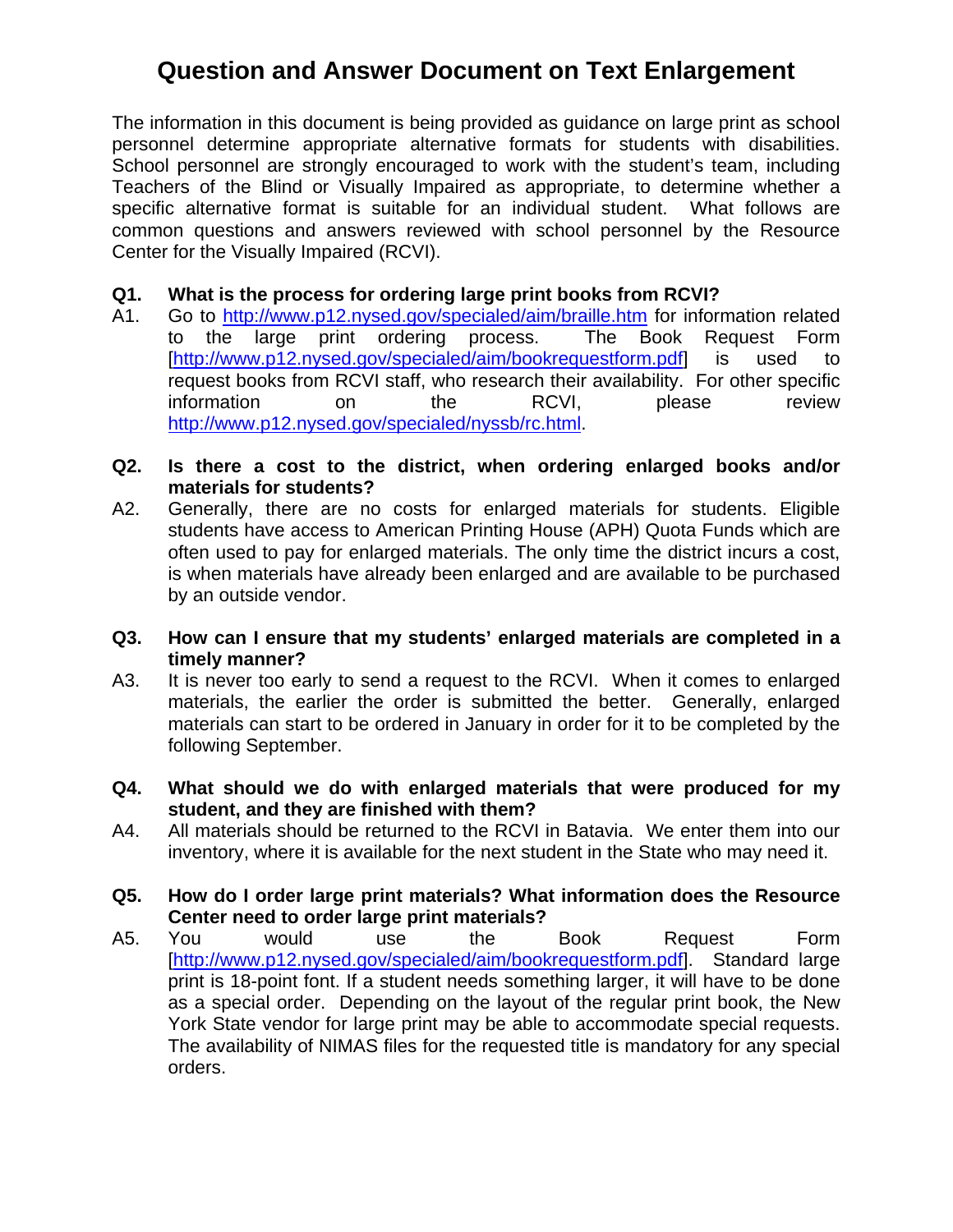### **Q6: How much do I need to enlarge handouts for someone with low vision?**

A6: Ideal print size will depend on the needs of the individual. The student is the best source of information regarding preferred print size. However, large print is usually defined as 16- to 18-point bold type, depending on the typeface used. A standard Roman typeface, using upper and lower cases, is more readable than italicized, oblique, or condensed fonts.

#### **Q7: Is it possible for me to enlarge items on my own for my students?**

- A7: It depends upon the needs of your students. For standard enlarging (enlarging print from standard 12-point text to 16- or 18-point) you can use a 150-165 percent enlargement setting on a regular photocopier. For electronic documents, enlarge the font size before printing. As appropriate, please follow all copyright rules and regulations when enlarging your own materials (http://www.copyright.gov). For enlarged text and items that you cannot do on your own, please feel free to contact RCVI to assist you with ordering these materials for your students.
- $Q8:$ With regard to text, other than enlarging the size, what are some alternative **ways that RCVI can help me to ensure that materials are appropriately adapted to accommodate students with low vision?**
- A8: RCVI will assist you with securing adapted materials in several ways. Most commonly, RCVI assists with ensuring that materials are adapted by:
	- using a Roman type standard serif or sans-serif font, size 16- or 18-point. These fonts tend to have more space between letters (i.e., noncondensed);
	- printing text using the highest contrast possible. Light or white letters printed on a dark background are usually more readable than dark letters on a white background. High contrast can be difficult to achieve with colored type on a colored background. It is important to check with the student to see what type of contrast he or she prefers;
	- allowing extra line space between the lines of text. The spacing should be at least 25-30 percent of the point size. For example, when using a 16-point font, there should be at least four spaces between the lines of text;
	- ensuring extra-wide margins and the ability to open a printed document flat are helpful if the document is bound; and
	- using paper with a matte finish, which is easier to read than a glossy finish. Remember, the student is the best source of information about preferred text characteristics. RCVI will help you with securing the preferred text. However, RCVI is unable to decide which text format is most appropriate for students.
- **Q9: What is the minimum size of any typeface and the standard font for large print?**
- A9: The minimum size of any typeface to be used on most documents is 12 points. Most large print is 18 points.
	- $\bullet$  12 pt. = regular print
	- 14-16 pt. = "enlarged" print (not considered large print)
	- $\blacksquare$  18 and larger = large print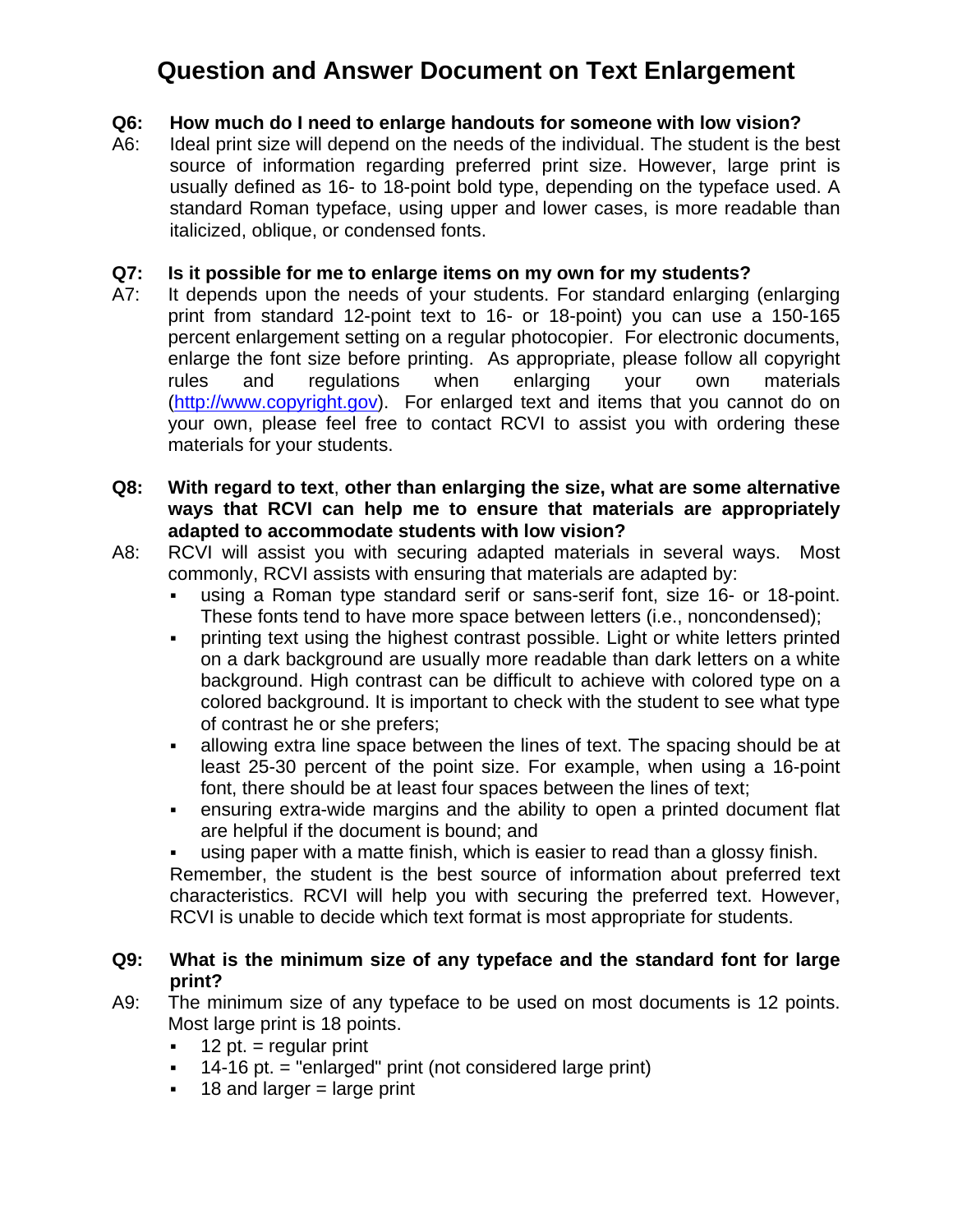18 and larger, with other formatting changes = enhanced print

Note: Students who need print 28 points or larger should probably be considered as candidates for alternative forms of education (i.e., Braille education/instruction).

#### **Q10: Are there any specific issues that I should think about when selecting a font for use by persons with low vision?**

- A10: Yes. Several things to think about when selecting a font for use by persons with low vision are:
	- The upper case "I" and Roman numeral I, the numeral 1, and the lower case l, should all look different from one another.
	- The font should be wide-bodied with space between each letter. Letters which have a bubble inside them, such as o, d, g, and others should have plenty of space inside the bubble.
	- **Punctuation should be rounded, large and very visible.**
	- Font strokes should be solid and without gaps in them.

### **Q11: Should I consider the use of white space when ordering enlarged text?**

A11: Yes. Ample white space makes a page more readable and useful because it provides contrast to the print and creates luminance around the text. The primary ways to create white space on the page are to use generous margins, e.g., margins of at least one inch for letters and other business documents. Another way to provide white space is to provide ample spacing, leading and kerning to text.

Writer should be encouraged to:

- Indent 1 inch at margins
- Justify left margin, unjustify right margin
- Use a wide, san-serif font for ample kerning
- Space 1.25 between lines, especially on forms where underscores and boxes are used to provide space for writing
- Double space (30-34 pt) between paragraphs or other bodies of text
- Use block paragraph style, no indents

Other ways to include white space are: supply headings and subheadings; enumerate items in separate paragraphs; and create subparagraphs or bulleted lists.

White space is especially important on forms. Lots of horizontal lines or grids with horizontal and vertical lines can be very difficult for some people with visual impairments to follow across the page. These difficulties can be minimized through the use of pastel, colored background for every alternate line. Example below:

| <b>State</b> | Year | <b>Auto</b><br><b>Sales</b> | <b>Home</b><br><b>Sales</b> | <b>Boat</b><br><b>Sales</b> |
|--------------|------|-----------------------------|-----------------------------|-----------------------------|
| Alabama      | 2010 | 309,436                     | 99,307                      | 27,397                      |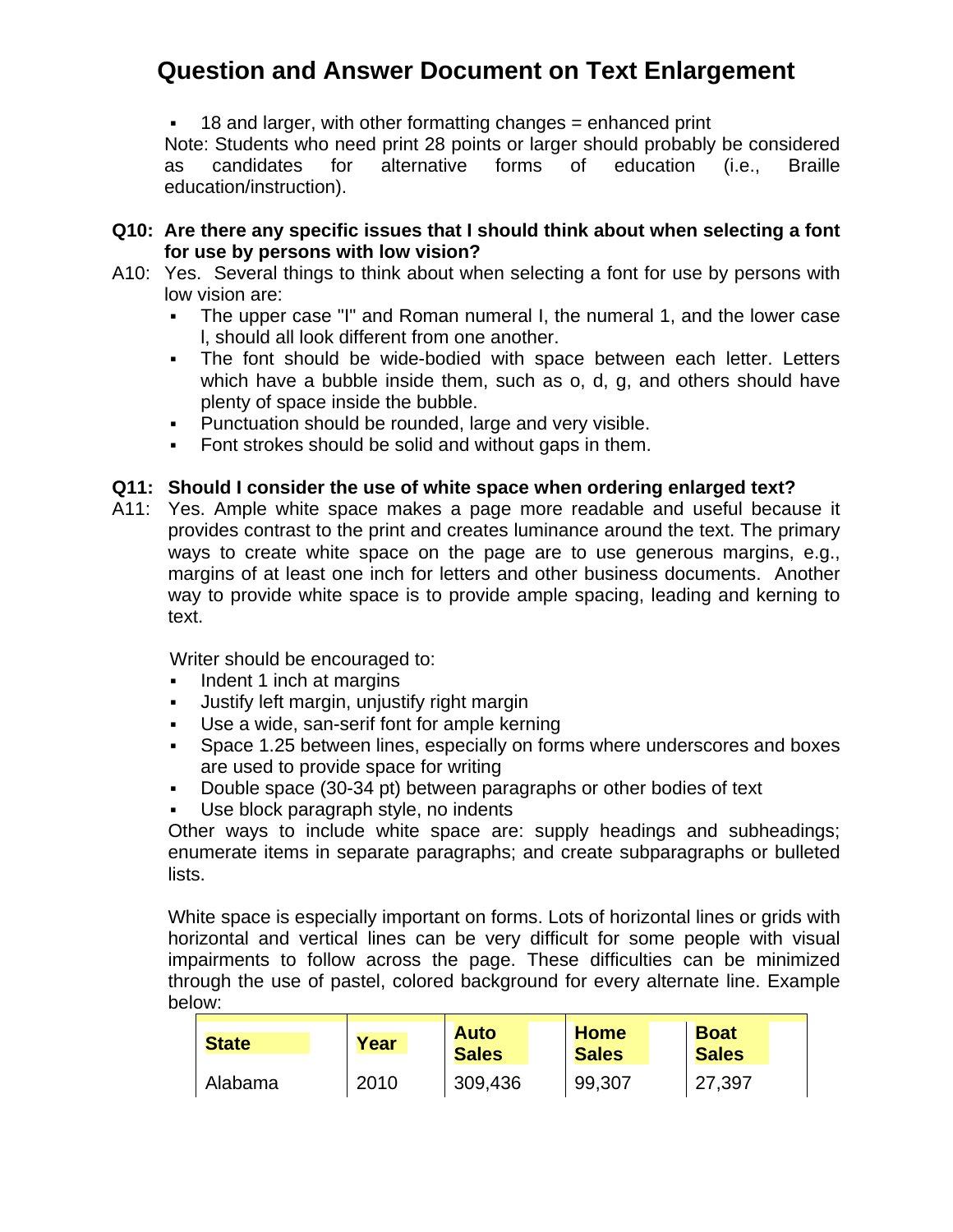| <b>Delaware</b> | 2010 | 214,556  | 78,477  | 39,765           |
|-----------------|------|----------|---------|------------------|
| Virginia        | 2010 | 349, 887 | 125,095 | $ 33,482\rangle$ |
| Washington      | 2009 | 272.299  | 69,433  | 30,442           |

Crowded text detracts from readability and usability because contrast is limited by too much black text. In studies, persons with normal vision who filled-out crowded forms often lost focus before they reached the end of the task. Persons with vision impairments struggled more than their typically-sighted peers with forms and text.

#### **Q12: Should I consider adding headings and/or subheading to documents that I have enlarged for my students?**

A12: Yes. Using headings and subheadings makes a document much easier to follow for students. Not only do they serve as navigational aids for readers, they help writers organize thoughts more logically than they might otherwise. The use of color, style, size and typeface of headings and subheadings has a very real effect on the readability and usability of a document.

The best colors for headings (besides black, in descending order) are:

- a. Federal Blue C:100, M:60, Y:0, K:6
- b. Regulation Yellow C:0, M:6, Y:100, K:0 (to be used with dark background)
- c. Federal Gold C:0, M:11.5, Y:94, K:6
- d. Regulation Green C:100, M:0, Y:91, K:6
- e. Regulation Brown C:0, M:79, Y:100, K:72
- f. Regulation Purple C:87, M:100, Y:0, K:8.5
- g. Regulation Red C:0, M:91, Y:65, K:11.5

Note: Gray should never be used for either text or background because it offers poor contrast. Red is used only as a last resort because people with color blindness are taught that when they see a color that might be either red or green (they look very similar) they are to interpret it as green. Red is seldom used in documents for users who have altered color perception.

#### **Q13: When ordering and submitting materials for enlargement, should I consider avoiding all caps or all bold for continuous or larger amounts of text?**

- A13: Yes. In the electronic age, an all cap or all bold passage has acquired the visual aspect of implied volume. A MESSAGE IN ALL CAPS IS RECEIVED AS A SHOUTED MESSAGE. Additionally, continuous text in large caps is difficult to read for any length of time, due to the crowding effect. All caps can be altered to one of the following options (listed in order of usability):
	- a. Title Case
	- b. Title Case bold
	- c. Title Case different color
	- d. Title Case different color and bold
	- e. Title Case bold and underscored
	- f. Title Case underscored
	- g. Lower Case bold
	- h. Lower Case different color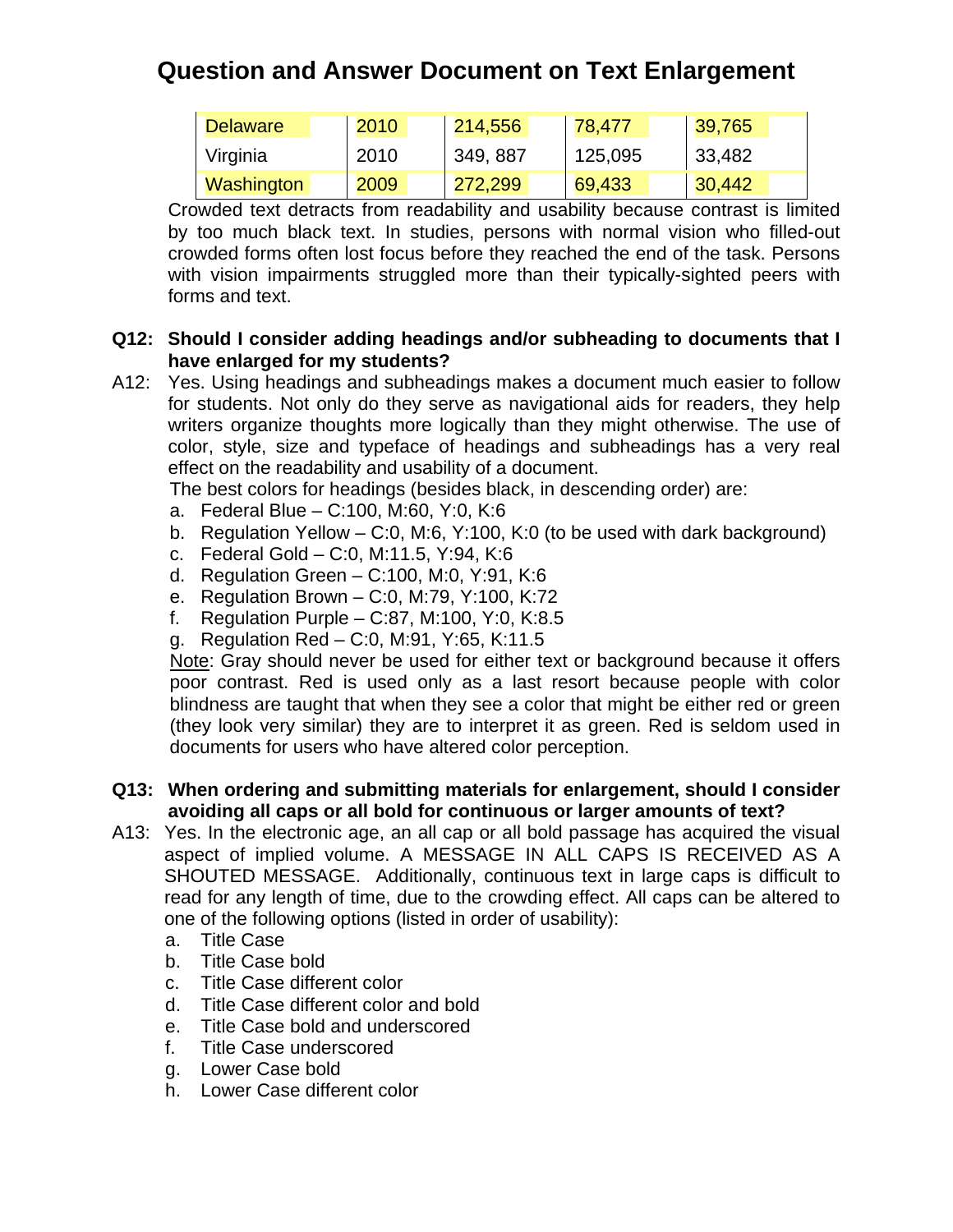- i. Lower case different color and bold
- j. Lower case bold and underscored
- k. Lower case underscored

### **Q14: What about italics in enlarged print materials? Should I avoid using them?**

A14: Generally speaking, *bold* or underscore is preferable to italics. Italics are more difficult to read than regular typefaces because individual letters lean into the territories of their neighbors.

### **Q15: How should I devise a list when submitting items for enlargement?**

A15: Enumerate items by breaking down lists into groups of similar items. Use a tabulated list to allow the writer a method to display the points better, and to improve the sentence structure. Make sure the list falls at the end of the sentence, not at the beginning or in the middle.

#### **Q16: When should I consider using bullets when submitting documents for enlargement?**

A16: When a paragraph or passage includes a list of more than three items, bullets are encouraged. They make lists more readable, and more memorable. In a case where many lists are used, it may be helpful to color the bullets and/or the text in a list.

#### **Q17: How many characters should be submitted per line on text that needs to be enlarged?**

A17: Ideally, a line of type should accommodate 62 characters in 12 point typeface, 39 characters in a large print format, give or take a few characters. In heavy text the reader's eye tends to get tired in mid-line. One way often used to eliminate this effect is to use a two-column format. But columns are not recommended for text that is to be read by senior citizens, or by people with visual impairments. The visual shift from right, back to left, is the most difficult reading maneuver to do. It is also the point at which most errors occur. Thus the use of columns is discouraged because it doubles the number of visual shifts.

#### **Q18: When ordering materials for students what kind of background should be ordered?**

A18: The use of busy, graphic backgrounds for text is popular now but it renders text very difficult to read, in many cases. Plain backgrounds, preferably of off white, cream, ivory, yellow or pink are best for reading black text.

#### **Q19: Should maps, charts, graphs, and graphics maintain the same standards as text for readability and usability?**

A19: Yes. All too often, maps, charts, graphs and graphics that accompany text have smaller type, different fonts, poor contrast, and too little white space. Most print enlargers have made a commitment to keep its maps, charts, graphs and graphics as readable and usable as its text. Guidelines for maps are also applicable to graphics used in large format. In general, the primary guidelines are: